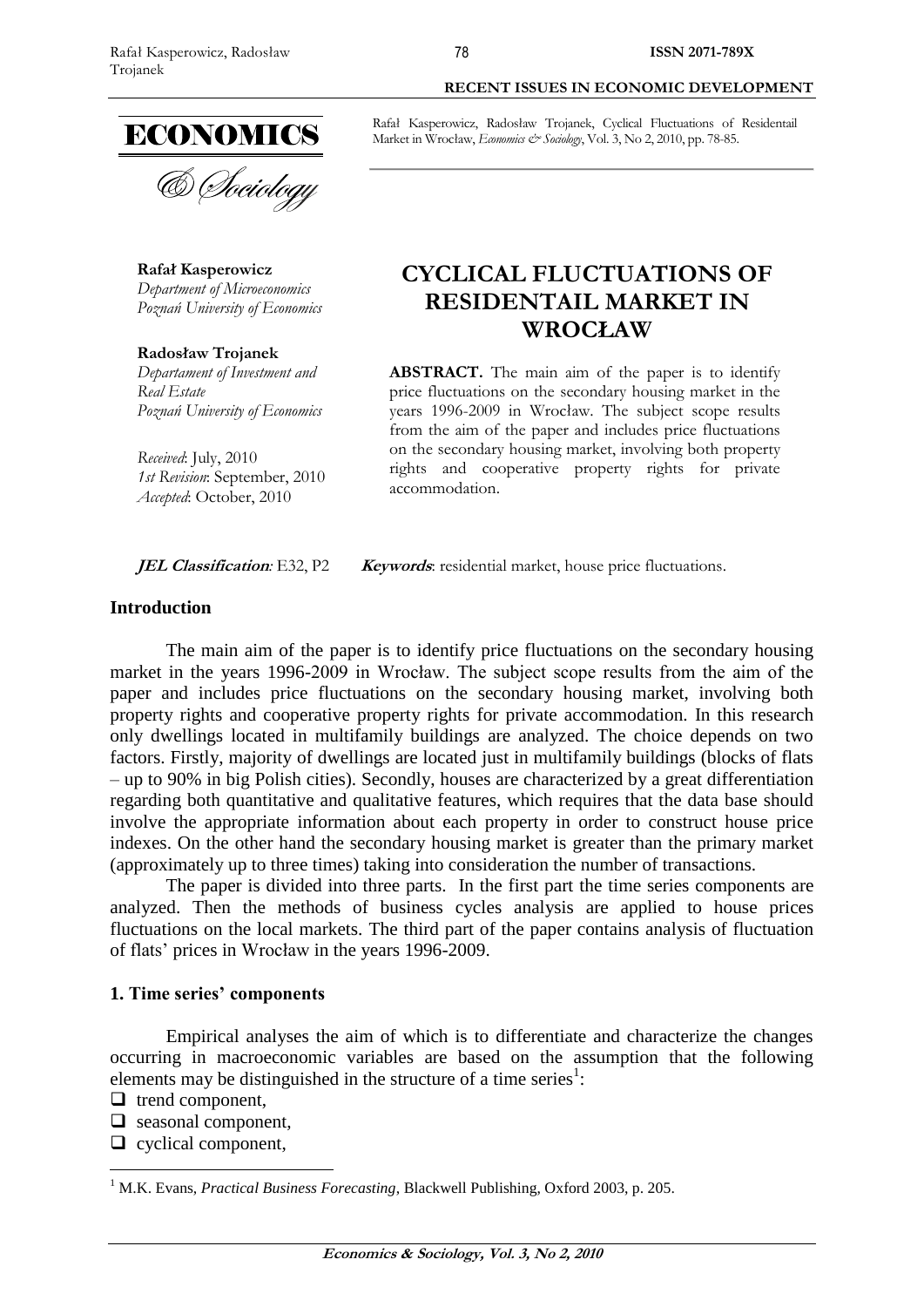$\Box$  irregular component.

*Trend* is a long-time regular direction of changes (increase or decrease) of the value of examined variable. Trend can be used for object illustration of growth trend and facilitates retrospective description of examined factor in time<sup>2</sup>. Trend is a result of operation of certain set of factors both objective and subjective ones, affecting examined variable.

*Seasonal fluctuations* are changes of intensity of economic activity that occur in one year time and which are the result of factors directly or indirectly depending on the year seasons. These fluctuations repeat regularly in one-year time and can be divided into two categories. The first type of seasonal fluctuations occurs in monthly, quarterly or half-year series and illustrates first of all an influence of year seasons and customs on economic activity. The second category of seasonal fluctuations are to be short-time oscillations that occur in one-month series. Their phases are presented within one day, twenty four hours, one week or one month. Main reasons for their occurrence are biological rhythm, customary division of labour, customs.<sup>3</sup> In the majority of time series being subjects of economical analysis this type of fluctuations does not occur because examined series are available as monthly, quarterly, half-year or yearly data.

*Irregular fluctuations* result from indefinite chance causes that are not connected with the subject of the factor. Moreover, they are irregular when speaking both about their power and direction of activity. Main sources of these fluctuations are random events such as floods, draughts, earthquakes and political events such as wars and strikes.

*Cyclical fluctuations* are described as quite regularly repeated fluctuations, lasting more than one year and which are caused mainly by business cycle. Cyclical fluctuations result from economic factors, which makes difference between them and seasonal fluctuations.

Market of some goods, as well as the whole economy, fluctuate and mainly happen as consequences of business cycle. The same refers to property market<sup>4</sup>. In time series of variables describing property market it is also possible to find trend, seasonal fluctuations, irregular fluctuations and cyclical fluctuations. These variables are the following: demand, supply and prices. Regarding prices on property market there can be: trend (in most cases trend is positive excluding Germany and Switzerland in 1975-2005 when real prices tended to decrease), seasonal fluctuations (increasing number of transactions during summer holidays), irregular fluctuations (decrease of flats' prices on flooded areas in Wrocław in 1997) and cyclical fluctuations resulting from economic factors that have an influence on behaviours of this market participants.

## **2. Methodology of isolation of cyclical price fluctuations on the housing**

In this paper the methods of business cycles analysis were applied to house prices fluctuations on the local markets. Plurality of methods of business cycle measurement makes it difficult to determine the turning points and cycle phases. According to accepted procedure external image of the cycle, locations of turning points as well as the duration of phases will vary<sup>5</sup>. In this paper there have been imposed some methods of business cycle measurement that have their theoretical background in new classic macroeconomic concepts. According to

<sup>2</sup> *Koniunktura gospodarcza Polski, Analiza grup produktowych*, red. naukowy M. Rekowski, Wyd. AE w Poznaniu, Poznań 1997, p. 15.

<sup>3</sup> M. Lubiński, *Analiza koniunktury i badanie rynków*, Dom Wydawniczy Elipsa, Warszawa 2002, p. 42.

<sup>4</sup> H. Gawron, *Opłacalność inwestowania na rynku nieruchomości*, Wyd. AE w Poznaniu, Poznań 2008, p. 69.

<sup>5</sup> M. Lubiński, *Analiza koniunktury i badania rynków*, Dom Wydawniczy Elipsa, Warszawa 2002, p. 64.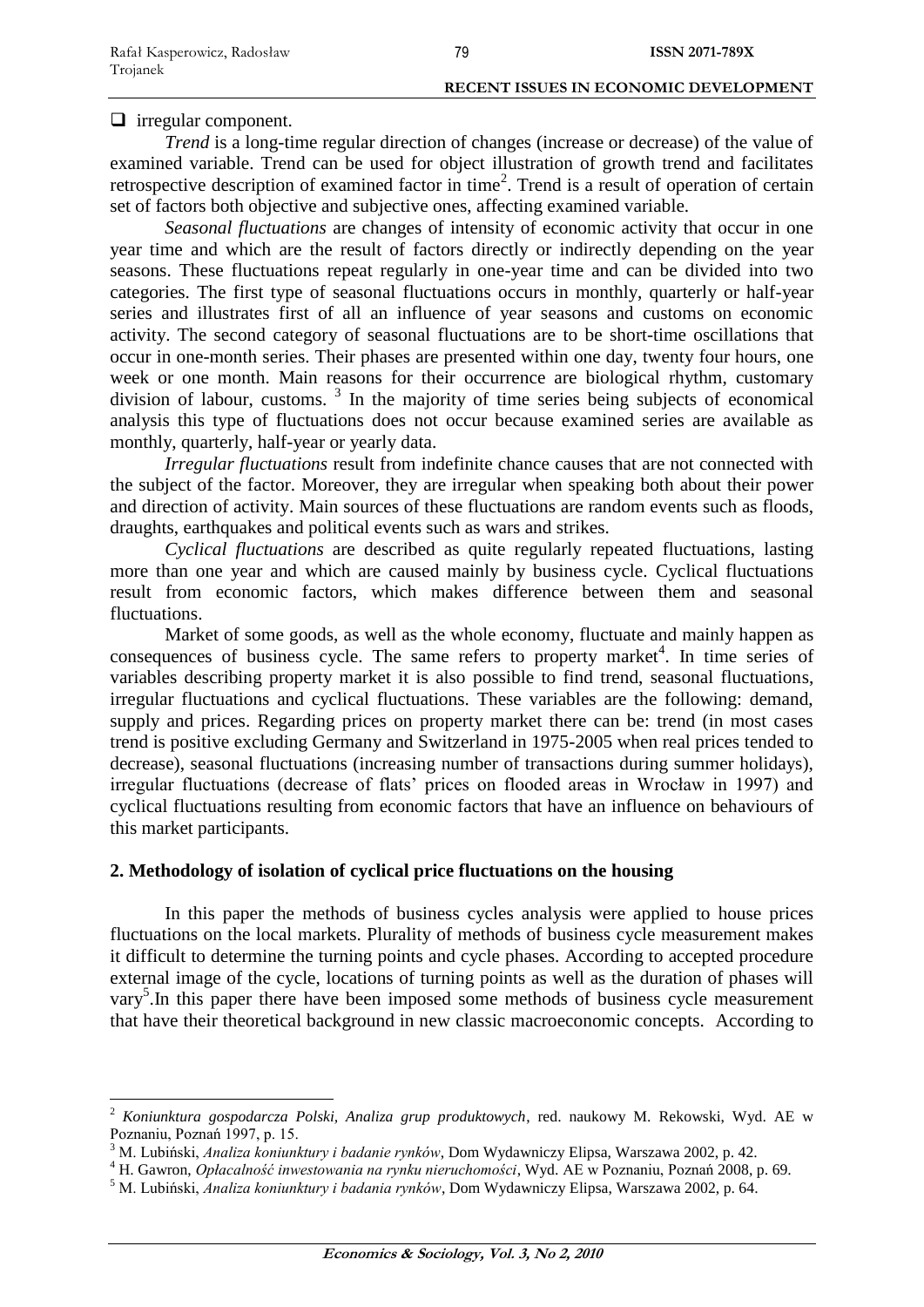R. E. Lucas<sup>6</sup>, business fluctuations are the set of moves around the trend determined by real GDP of the specific country. Such interpretation enables to measure the cycle as deviations from the trend. It is obvious that it refers only to business cycle. However, there are no obstacles to measure the subject of cyclical fluctuations for other economic variables identically. Then the trend will be searched within the series of variables other than  $GDP<sup>7</sup>$ .

Method of the cycle's measurement as deviations from the trend is used very often but it isn't the single one. Other basic methods of business cycle isolation are as follows: cycle of levels, cycle of growth, and cycle of deviations of growth rate from trend<sup>8</sup>. The first method abuts on estimations of fluctuations on the basis of absolute quantities of selected measuring instruments referring to the level of economic activity. The second method is based on growth dynamic. The last concept composes growth rates with long-time trend.

The first step to isolate cyclical fluctuations is to delete from the prime series seasonal and irregular fluctuations. The most popular and most often used methods of time series smoothing are  $X$ -12 ARIMA<sup>9</sup> and TRAMO-SEATS. The first method was worked out by the U.S. Bureau of the Census and the other one by V. Gomez and A. Maravall<sup>10</sup>. These tools join classic decomposition of time series to components connected with trend, seasoning and irregular factor with modeling of time series with the use of ARIMA models. Smoothing of time series by using these methods enables to eliminate seasonal fluctuations and irregular factors from the series.

In the concept of deviations from the trend an essentials element is the way of determining the trend itself because a course of received fluctuations of market conditions is conditioned by the trend. Identification of cyclical oscillations with the use of this method is doubtful because of arbitrary choice of its function which may have an influence on final results. It has to be pointed out that this problem is connected with deterministic trend only<sup>11</sup>. According to easiness of calculations and clear economic interpretation linear function is used most often. Using such deterministic trend amounts formally to finding the following equation:

$$
\hat{y}_t = \alpha_0 + \alpha_1 * t + \varepsilon_t ; (1)
$$

where:

 $\overline{a}$ 

 $\hat{y}_t$  – theoretical trend values for variable y in the time t,

 $\alpha_0$  – estimator of parameter of trend's linear function defining a level of effects in the time  $t=0$ .

 $\alpha_1$  – estimator of parameter of trend's linear function defining an average increase of the value of effect in question,

 $\varepsilon_t$  – summand of remainder.

Assumption of linearity of trend's function causes that any element disturbing formation of real property prices is of short-time character. It is assumed, however, that after some time an influence of disturbing factor will be neutralized and prices return to permanent growth line resulting from long-time linear trend. The most important factor of long-time

<sup>6</sup> R. E. Lucas, *Understanding Business Cycles*, w *Business Cycle Theory,* red. F. E. Kydland, Edward Elgar Publishing Company, UK 1995, p. 85.

<sup>7</sup> M. Kruszka*, Wyodrębnianie wahań cyklicznych*, Warsztaty Makroekonometryczne, AE Poznań 2002, p.2.

<sup>8</sup> M. Lubiński, *Analiza koniunktury i badania rynków*, Dom Wydawniczy Elipsa, Warszawa 2002, pp. 64-69.

<sup>9</sup> D.F. Findley, B.C. Monsell, W.R. Bell, M.C. Otto i B. Chen*, New Capabilities and Methods of the X-12 ARIMA Seasonal Adjustment Program*, Journal of Business and Economic Statistics 1998, vol. 16, pp. 127-152.

<sup>10</sup>V. Gomez, A. Marvall, *Programs TRAMO (Time series Regression with Arima noise, Missing observations, and Outliers) and SEATS (Signal Extraction in Arima Time Series). Instructions for the User*, Banco de Espana, Working Paper 1996, nr 9628.

<sup>11</sup> M. Kruszka, *Synchronizacja wahań koniunkturalnych w gospodarce krajów rozwiniętych*, Wiadomości Statystyczne 2003, nr 6, pp. 1-15.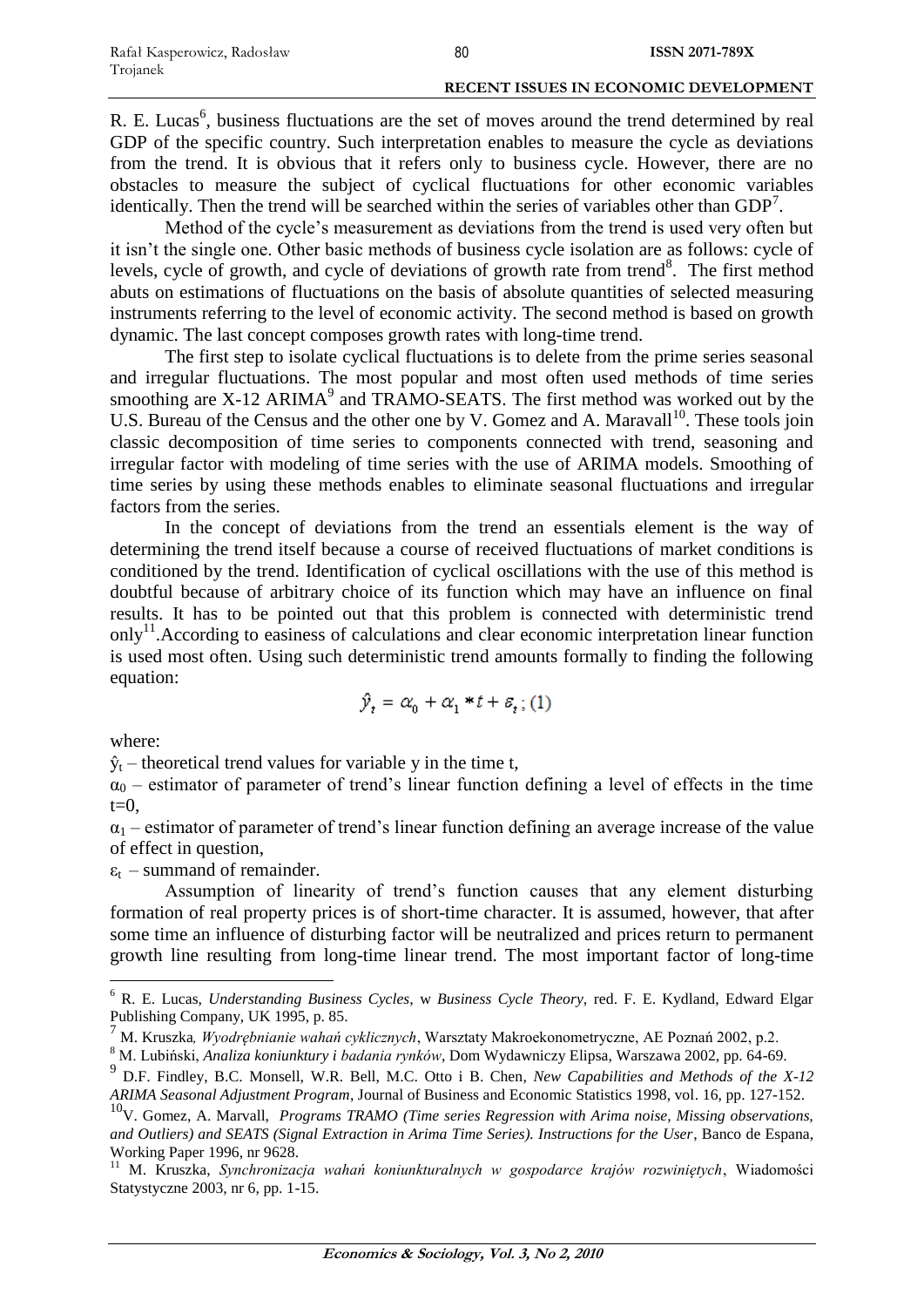changes of real estate's prices are certainly changes in demand for property services. They depend mainly on economic situation of the economy thus tickling directly households – mainly their incomes and access to financing which is connected with mortgage loans rates. If we use linear function to describe trend of prices on real estate market,  $\alpha_1$  estimator informs about an average price increase. Considering the fact that GDP cannot be recognized as permanent changing rate process an assumption of linear trend to separate fluctuations of real flat prices would not be proper. Furthermore, negation of linear function as good approximation for trend of macroeconomic variables results also from formal statistical reasons. Nelson and  $Plosser<sup>12</sup>$  made empirical investigations that demonstrated that in the dynamic of the majority of time series exists random walk with drift. Then the formal entry of such course is as follows:

$$
y_t = \mu + y_{t-1} + \varepsilon_t
$$
; (2)

where:

 $y_t$  – empiric values y in the time t,

 $\varepsilon_t$  – as in the equation,

 $\mu$  – constant representing the drift ( $\mu$ >0).

Taking into consideration this element it can be stated that single disturbance of previous growth path will cause its permanent distortion. Acceptance of the thesis about formation of time series, as well as flats' prices<sup>13</sup>, according to random walk with drift causes that the description of analyzed phenomenon with the use of linear trend is more and more complicated as it is changeable in time. It is more difficult to differentiate the trend from cyclical fluctuations as random walk causes that trend is also deviated<sup>14</sup>.Authors of the concept of real business cycle proposed statistical methods that can solve this problem. These methods are based on assumption that cyclical summand of variable y is a difference between its current value and a measure showing the value of the trend; the trend is weighted average of past, current and future observations<sup>15</sup>:

$$
y_t^c = y_t - \tau_t - \sum_{j=-J}^{J} a_j * y_{t-j} ; (3)
$$

where:

 $y^c$ <sub>t</sub> – cyclical summand of variable y in the time t,

 $\tau_t$  – stochastic (random) trend value.

This method, named the Hodrick-Prescott (HP) filter, allows calculating value  $\tau_t$ , which minimize the expression:

Let the HOLICA-Ffescott (IIF) filter, allows Cacl  
\n
$$
\sum_{t=1}^{T} (y_t - \tau_t)^2 + \lambda \sum_{t=2}^{T-1} [(\tau_{t+1} - \tau_t) - (\tau_t - \tau_{t-1})]^2 ; (4)
$$

where:

 $\overline{a}$ 

 $\lambda$  – smoothing parameter.

Smoothing parameter exposes various values depending on frequency of the phenomenon. If we have yearly data  $\lambda$ =400, for quarterly data  $\lambda$ =1600, and for monthly data

<sup>12</sup> C.R. Nelson, C.I. Plosser, *Trends and Random Walks in Macroeconomic Time Series; Some Evidence and Implications*, Journal of Monetary Economics 1982, vol. 10, p. 139-162.

<sup>&</sup>lt;sup>13</sup> M.-C. Chen, Y. Kawaguchi, K. Patel, *An Analysis of the Trends and Cyclical Behaviours of House Prices in the Asian Markets*, Journal of Property Investment & Finance 2004, vol. 22, nr 1, pp. 55-75.

<sup>14</sup> *Wskaźniki wyprzedzające jako metoda prognozowania koniunktury w Polsce*, red. nauk. M. Rekowski, Wyd. AE w Poznaniu, Poznań 2003r., pp. 100-101.

<sup>15</sup> M. Kruszka, *Synchronizacja wahań koniunkturalnych w gospodarce krajów rozwiniętych*, Wiadomości Statystyczne 2003, nr 6, pp. 1-15.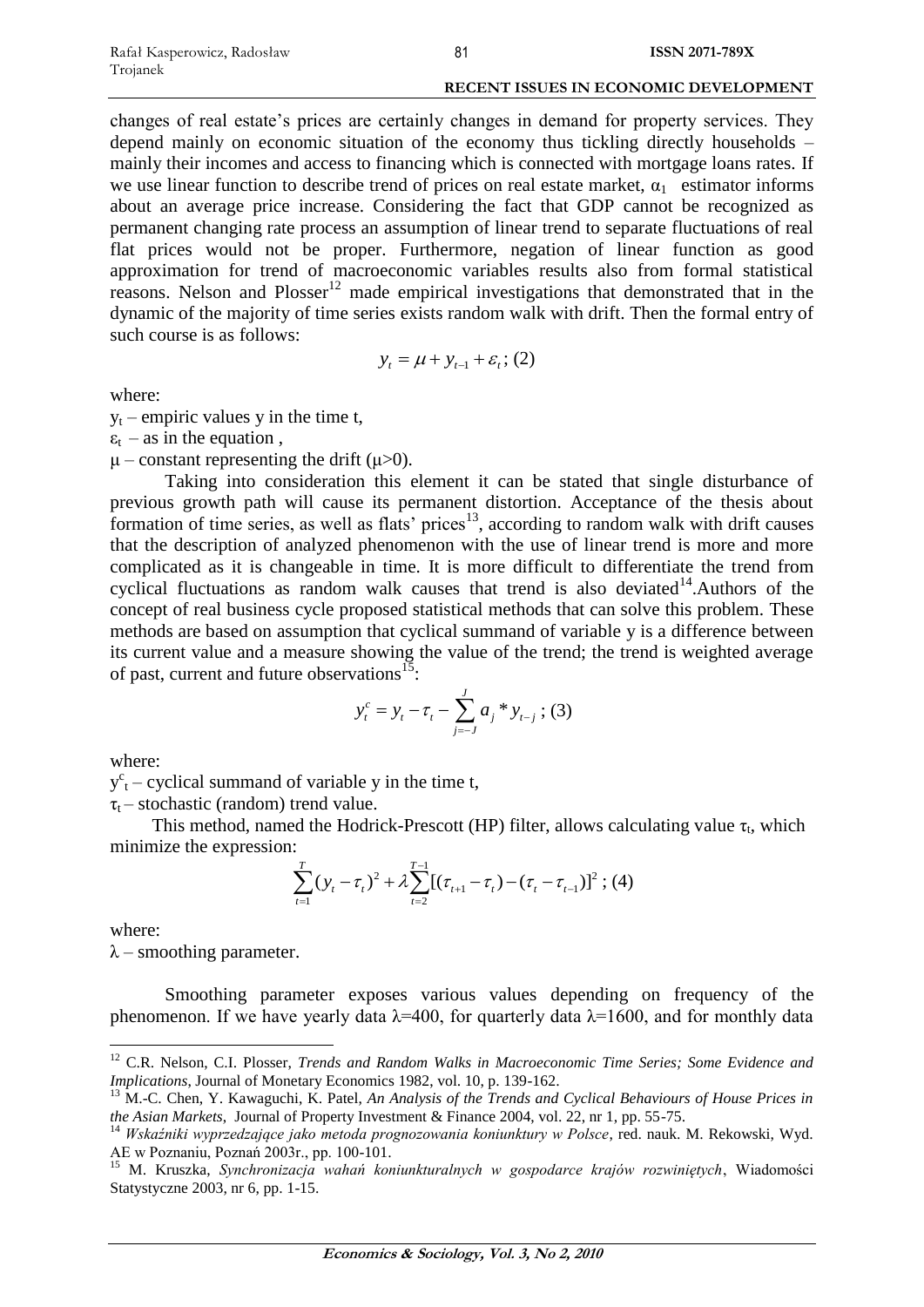$\lambda$ =14400<sup>16</sup>. The higher values of  $\lambda$  parameter, the more "flat" is the whole trend. It follows that if  $\lambda$  approaches infinity, using the filter we receive the same values as if we use linear trend <sup>17</sup>. The most important limit of the presented filter is demanded minimal length of time serial that is being filtered. In practice minimal number of observations is 32.

The serial received after using the HP filter shows long-time growth tendency of the variable that is not deterministic function but is being changed itself in time. In order to isolate cyclical fluctuations empiric values of the variable should be divided by estimations received by using the HP filter (and multiplied by 100); then we received the serial showed percentage fluctuations from the trend<sup>18</sup>.

# **3. Data used in the research**

Flat prices indexes per square metre in Wrocław were constructed with a mixadjustment method. From theoretical point of view the aim of this method is to define the pure change flat price. The data on asking prices used to construct flat price indexes were collected. As a result of methodological processes (repeated sales offers were omitted – this phenomenon of repeated offers was caused by reporting them to more than one agency.) the quantity of base data decreased half as much and amounted to 50000 in Wrocław. The number of collected offers satisfies the condition of representative sample. In the Diagram 1 nominal and real flat prices indexes in Wrocław in the years 1996-2009 are presented.



Diagram 1. Nominal and real flat price indexes in Wrocław in the years 1996-2009 *Source:* Based on own calculations.

The analysis of chart 1 shows that nominal flat price indexes in Wrocław increased by 540%, during the years 1996-2009. It is worth noticing that real flat price indexes in Wrocław increased by 210%. In both cities particularly rapid growth took place in the years 2006-2007.

 $\overline{a}$ <sup>16</sup> M.K. Evans, *Practical Business Forecasting*, Blackwell Publishing, Oxford 2003, p.v205.

<sup>17</sup> T. Cogley, J.M. Nason, *Effects of the Hodrick-Prescott Filter on Trend and Difference Stationary Time Series: Implications for Business Cycle Research*, Journal of Economic Dynamics and Control 1995, vol. 19, pp. 253 - 278

 $18$  In the situation when variables (free of seasoned fluctuations and any other chances) are logarithmed, in order to isolate cyclical fluctuations we should subtract empiric values of the variable by estimation resulted from use of the HP filter and multiply by 100.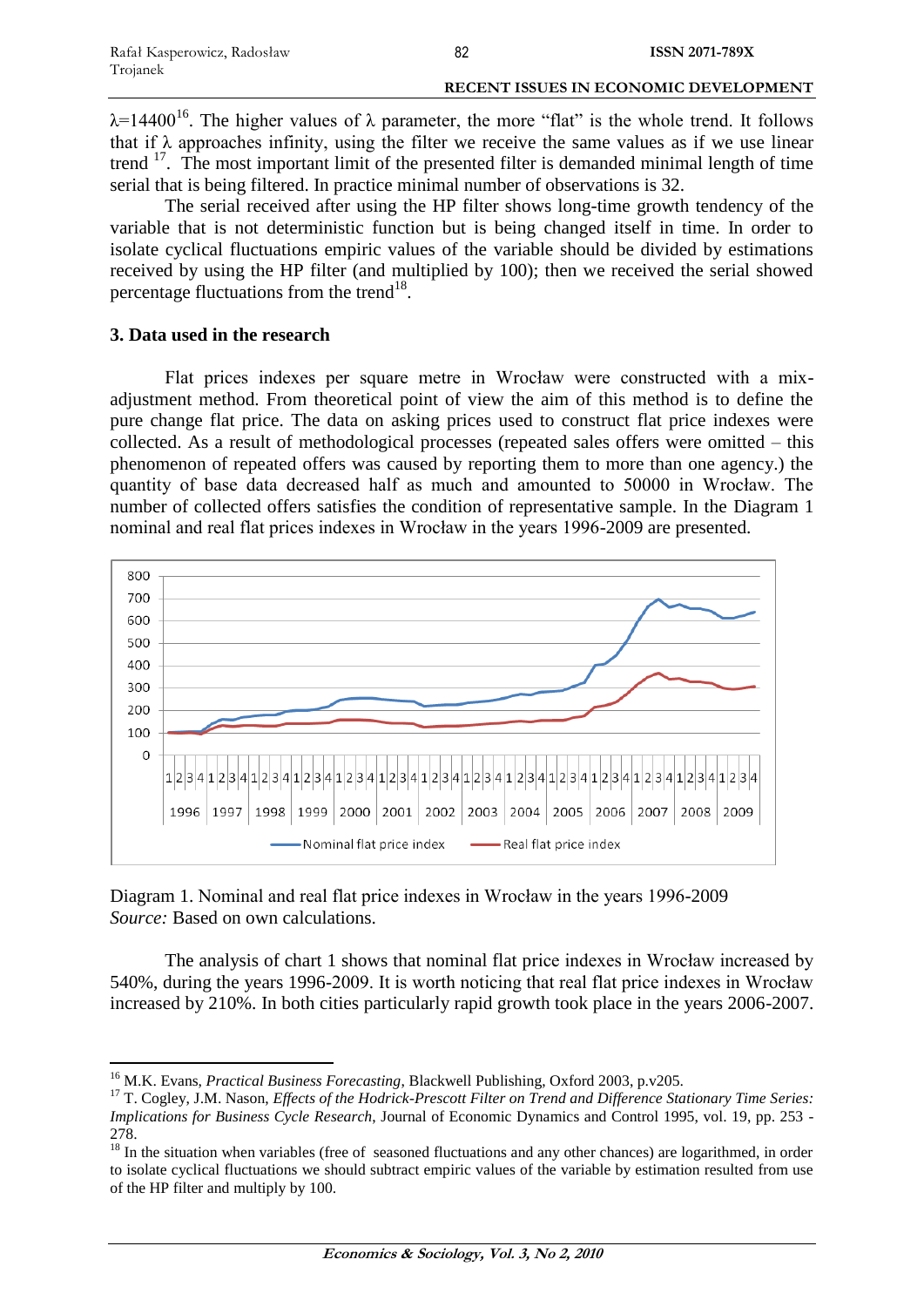#### **RECENT ISSUES IN ECONOMIC DEVELOPMENT**

According to prof. Bryx<sup>19</sup> the rapid growth resulted from two factors. Firstly, the market was informed about the possibility of increasing V.A.T. (value addend tax) by 22%. Thus only those flats that were built just at that moment were burdened with 7% V.A.T. Secondly, the other important information was that the year 2006 was the last year to use tax relief. Taking into consideration the above mentioned facts it seems that rapid growth of demand met fixed supply and resulted in huge flat price growth in the year 2006.

# **4. Fluctuations of flat' prices on housing markets in Wrocław**

Cyclical fluctuations of flat prices on the real estate market in Wrocław were determined as deviations from the stochastic (random) trend. The very first step in the process of determination of the fluctuation was to make real (for the first quarter of 1996) flat price indexes in the years 1996-2009. Then the serial of real prices of 1  $\overline{m}^2$  of flat was decomposed into the following components:

- $\Box$  seasonal fluctuations.
- $\Box$  irregular fluctuations,

 $\overline{a}$ 

- $\Box$  fluctuations of both trend and cyclical,
- $\Box$  stochastic (random) trend.

Firstly, seasonal and irregular fluctuations were eliminated using X-12 ARIMA procedure. Basing on the final curve of fluctuations of both trend and cyclical (Henderson curve) there was estimated stochastic trend (with the use of the HP filter). It was the last stage of decomposition of analysed serial that enabled to determine cyclical fluctuations. The serial presenting cyclical fluctuations measured as a deviation cycle was determined by dividing the value of fluctuation of both trend and cyclical by proper values generated by the HP filter. Such serial was multiplied by 100% to receive percentage deviations from the trend curve. Diagram 2 presents cyclical fluctuations of real flat prices index in Wrocław in 1996-2008.



Diagram 2. Cyclical fluctuations of real flat price index in Wrocław in the years 1996-2009 *Source:* Based on own calculations.

Fluctuations mentioned above were the basis for further analyses. The aim was to determine morphologic attributes of these fluctuations. It was assumed in the analysis that the

<sup>&</sup>lt;sup>19</sup> M. Bryx, Prawo do dachu nad głową, Problemy rozwoju miast 2007 nr 4, Instytut Rozwoju Miast, Kraków 2007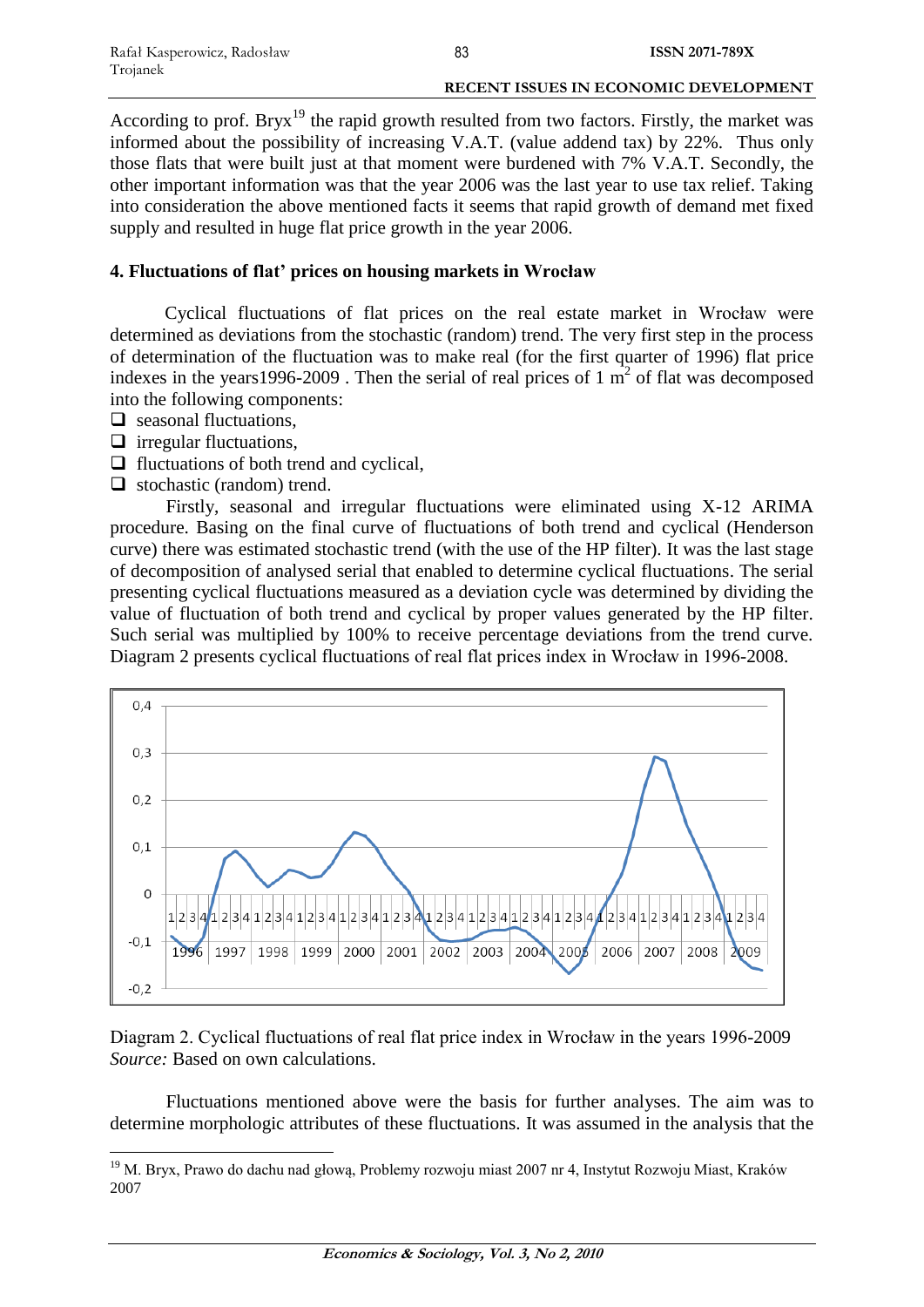#### **RECENT ISSUES IN ECONOMIC DEVELOPMENT**

upper (lower) turning point appears in the period when the value of the analyzed indicator reaches its maximum (minimum). After establishing the turning points it was possible to differentiate the phases of the business cycles. Therefore, each cycle consists of an increase phase (between the lower and upper turning point) and a decrease phase (between the upper and lower turning point).Restrictions were imposed to ensure that the periods of increases and decreases had a minimum length of six quarters in order to avoid spurious cycles<sup>20</sup>. Table 1 presents morphologic cyclical fluctuations of prices of 1 sq.m of flat attributes in Wrocław in 1996-2009.

Table 1. Morphologic cyclical fluctuations of prices of  $1m<sup>2</sup>$  of flat in Wrocław in 1996-2009

| <b>Attributes</b><br>of cycle | <b>Phases of cyclical fluctuations</b> |                                  |      |                          |             |            |
|-------------------------------|----------------------------------------|----------------------------------|------|--------------------------|-------------|------------|
|                               |                                        | increasing decreasing increasing |      | decreasing               | increasing  | decreasing |
|                               | Within the time                        |                                  |      |                          |             |            |
|                               | III 1996 -                             | III 2000-                        |      | IV 2002 - I II 2004 - II | III 2005-II | III 2007 - |
|                               | II 2000                                | <b>III</b> 2002                  | 2004 | 2005                     | 2007        |            |
| Length in quarters            |                                        |                                  |      |                          |             |            |
| phases                        | 16                                     | 9                                | O    |                          |             | min. 10    |
| cycle                         |                                        |                                  |      |                          | min. 17     |            |

*Source:* Based on own calculations.

In 1996 -2009 it was possible to observe five phases of cyclical fluctuations on the secondary real estate market in Wrocław – three increasing phases and two decreasing one that made two full cycle. Flat price cycle in Wrocław took place from the third quarter of the year 1996 to the third quarter of the year 2002. The length of this cycle amounts to 24 quarters consisting of increasing phase of 16 quarters and decreasing phase of 9 quarters. The decreasing phase of the next cycle started in the third quarter of the year 2007.

# **References**

 $\overline{a}$ 

- C.R. Nelson, C.I. Plosser, *Trends and Random Walks in Macroeconomic Time Series; Some Evidence and Implications*, Journal of Monetary Economics 1982, vol. 10
- D.F. Findley, B.C. Monsell, W.R. Bell, M.C. Otto i B. Chen*, New Capabilities and Methods of the X-12 ARIMA Seasonal Adjustment Program*, Journal of Business and Economic Statistics 1998, vol. 16
- H. Gawron, *Opłacalność inwestowania na rynku nieruchomości*, Wyd. AE w Poznaniu, Poznań 2008
- *Koniunktura gospodarcza Polski, Analiza grup produktowych*, red. naukowy M. Rekowski, Wyd. AE w Poznaniu, Poznań 1997
- M. Bryx, *Prawo do dachu nad głową*, Problemy rozwoju miast 2007 nr 4, Instytut Rozwoju Miast, Kraków 2007
- M. Kruszka, *Synchronizacja wahań koniunkturalnych w gospodarce krajów rozwiniętych*, Wiadomości Statystyczne 2003, nr 6
- M. Kruszka*, Wyodrębnianie wahań cyklicznych*, Warsztaty Makroekonometryczne, AE Poznań 2002
- M. Lubiński, *Analiza koniunktury i badania rynków*, Dom Wydawniczy Elipsa, Warszawa 2002

<sup>20</sup> N. Girouard, M. Kennedy, P. van den Noord, Ch. André, *Recent House Price Developments: The Role of Fundamentals*, Economics Department Working Papers No. 475, rok 2008, p. 195.